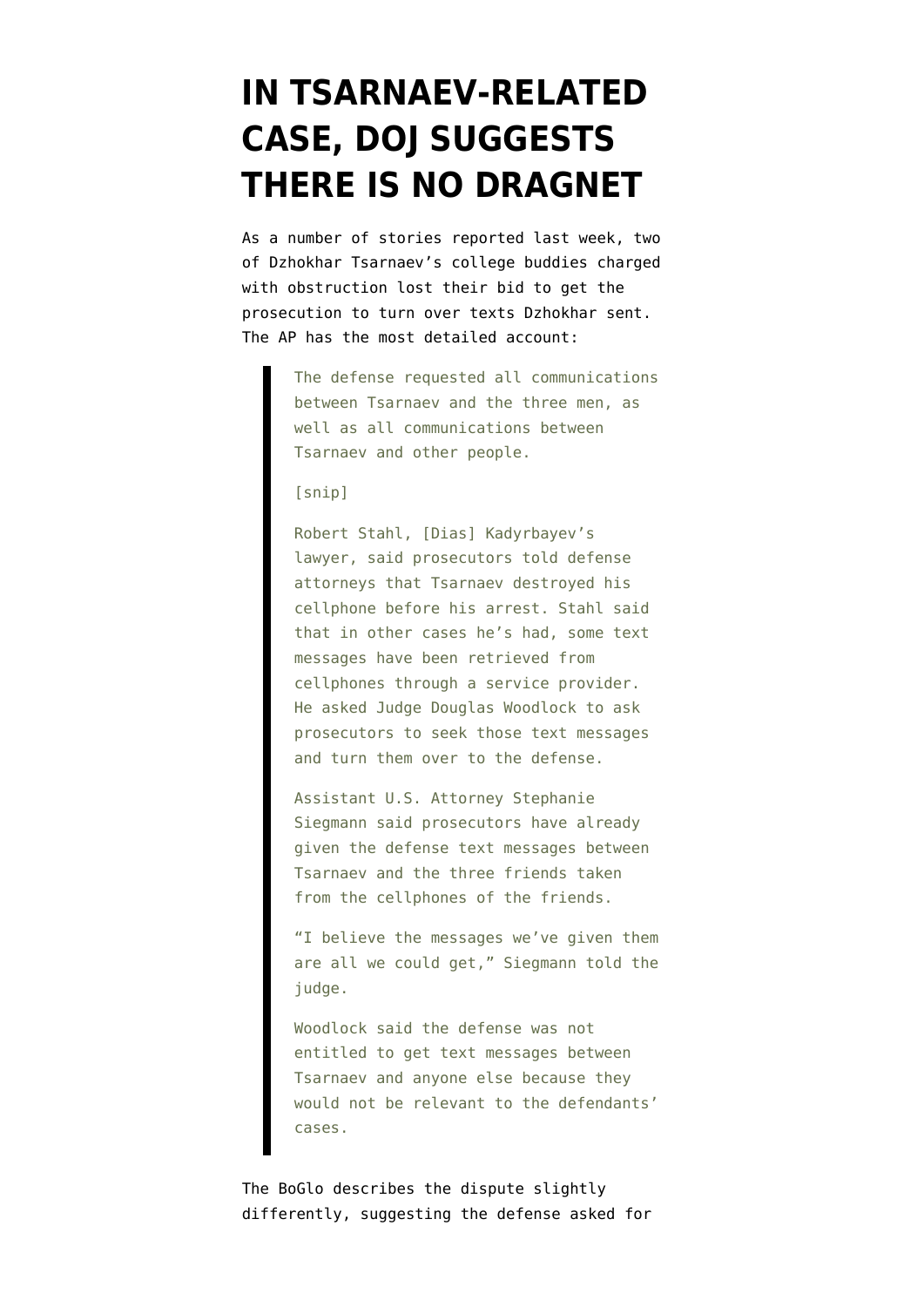texts involving the defendants, with the prosecution responding they had provided the texts between Tsarnaev and the defendants.

> He asked Woodlock to ask prosecutors to seek any text messages involving the defendants and turn them over to the defense.

> Siegmann said prosecutors have already given the defense text messages between Tsarnaev and the three friends taken from the cellphones of the friends.

Which would be rather interesting given the way NSA collects communications about people (though it's unclear how quickly an emergency collection can be collected).

Here's [ABC](http://www.abc6.com/story/24930639/friends-lawyer-says-tsarnaev-destroyed-cellphone) on that dispute. [Reuters](http://www.reuters.com/article/2014/03/10/us-usa-explosions-boston-idUSBREA290CI20140310) and [Boston](http://bostonherald.com/news_opinion/local_coverage/2014/03/judge_takes_prosecutors_to_task_in_tsarnaev_friends_trial) [Herald](http://bostonherald.com/news_opinion/local_coverage/2014/03/judge_takes_prosecutors_to_task_in_tsarnaev_friends_trial) focused on other disputes, including that witnesses gave a statement and/or were videotaped by cops, but that this was suppressed.

Before getting too far into these competing claims (at least as presented without a transcript, which I'll take a look at down the road), let me take a step back.

The docket in this case, like Dzhokhar's docket, has a bunch of gaps which presumably reflect sealed filings. Part of that involves the protective order in this case, though it (plus a presumed sealed motion "taken under advisement" is referenced in the minutes for an October hearing).

According to a schedule set on January 15, defendants were supposed to submit motions to compel discovery by February 28. But on some date (the [official file date is March 3,](http://www.emptywheel.net/wp-content/uploads/2014/03/140303-Kadrybayev-Motion-to-Compel.pdf) which can't be right), defendants filed to extend the deadline to March 1, in part because of new discovery that week. The defense submitted their motion to compel on March 3, the prosecution responded on March 7; both those filings are still sealed. The hearing was on March 10. So